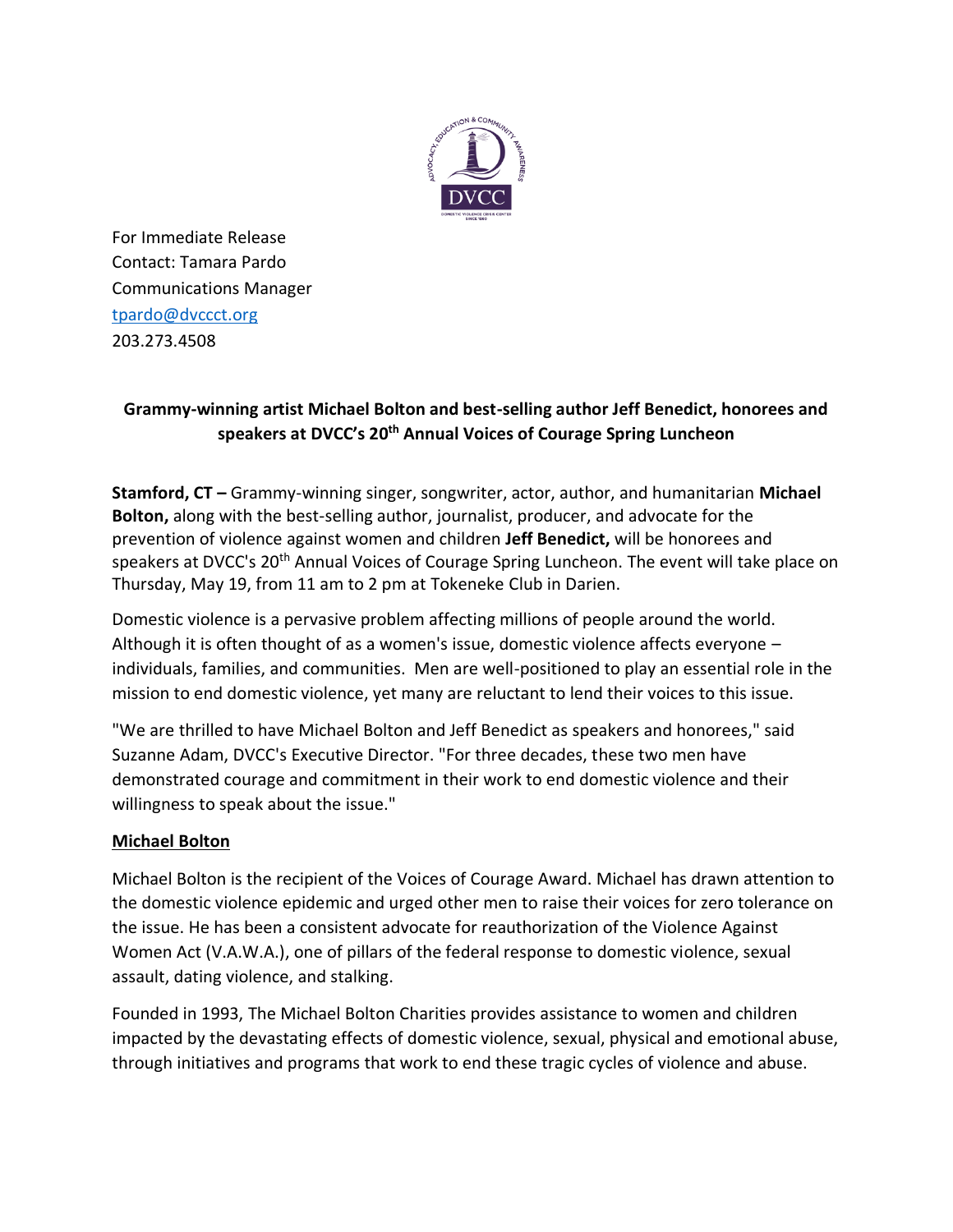The Michael Bolton Charities bridges the gap between researchers and policy makers to support and analyze evidence-based programs, such as "The Beyond Trauma-Youth Music Therapy" program which was developed in 2015 following extensive research. Through the Andie Koplik Residency in Music Therapy, the highly personalized music therapy program has proven to be an impactful and critical tool in the healing process for high-risk students who have been exposed to domestic violence and suffer from other significant forms of trauma.

In recent years, following extensive research, The Michael Bolton Charities developed a groundbreaking, life-changing initiative, the Beyond Trauma: Youth Music Therapy program. Through the Andie Koplik Residency in Music Therapy, the highly personalized music therapy program has proven to be an impactful and critical tool in the healing process for high-risk students who have a history of acute trauma.

### **Jeff Benedict**

Jeff Benedict is the recipient of the White Ribbon Award. Jeff is a best-selling author, journalist, producer, and advocate for the prevention of violence against women and children. Before becoming a journalist, Benedict worked in the child victims unit of the district attorney's office in Boston, where he helped prosecute defendants charged with crimes against women and children. He also conducted a number of groundbreaking studies on violence against women on college campuses and on jury verdicts in sexual assault cases. Benedict has written extensively about violence against women.

DVCC is grateful for our event sponsors, including *Dede & Jim Barlett, Ellen B. Lubell & Leslie Byelas, John Watkins, The Jennifer Leahy Team, Marge Nickel, Janill & Sahul Sharma, the Benefit Shop Foundation, the McKeen Fund, Stacy & Sam Reilly, Judith Udell, and Lizanne Galbreath*. For event details and ticket purchases, visit [http](https://givebutter.com/VOC22)s://givebutter.com/VOC22. For questions about the event, contact Kim Polley at [kpoll](mailto:kpolley@dvccct.org)ey@dvccct.org, (203) 588-2900 ext. 124.

Since 1980, DVCC has supported individuals on their journey to safety, healing, and hope. DVCC advocates for individuals who are experiencing abuse in personal relationships. Our multiple services and professional staff help those experiencing any level of domestic violence and assist them in building a safer environment for the well-being of themselves and their families. All victim services are free and confidential, and all services offered are multicultural/multilingual.

DVCC's mission is to provide effective services, support, and education for the prevention and elimination of domestic violence across the Connecticut communities of Stamford, Norwalk, Darien, New Canaan, Weston, Westport, Wilton, and beyond. For more information, visit [www](http://www.dvccct.org/).dvccct.org. **If you or someone you know needs help, please call or text the 24-hour hotline at 888-774-2900.**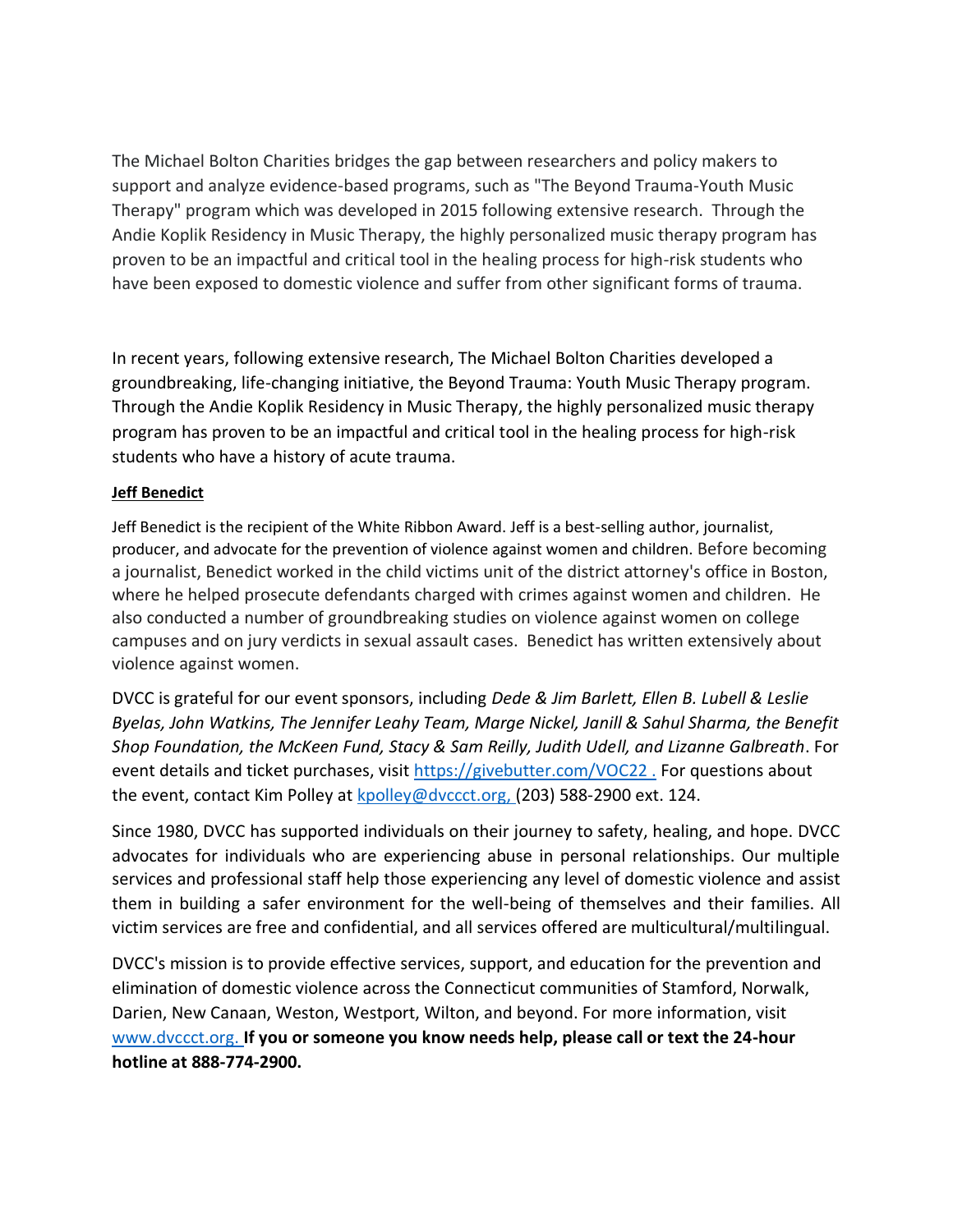#### **Voices of Courage 20th Annual Spring Luncheon Honoree & Speaker Bios**

#### **Michael Bolton**

Michael Bolton, award-winning singer, songwriter, actor, author, and humanitarian, is the recipient of the Voices of Courage Award. Michael Bolton has been advocating on behalf of women and children at risk for more than 25 years. His foundation, The Michael Bolton Charities, has worked steadfastly to protect domestic violence victims and improve the lives of children impacted by trauma. One of its most successful and innovative projects is the Michael Bolton Charities' Beyond Trauma: Youth Music Therapy program, a one-of-a-kind groundbreaking initiative that reaches high risk students who have a history of acute trauma.

Michael Bolton is a multiple Grammy Award-winning Singer, Songwriter and Humanitarian, who has sold more than 65 million records globally and continues to tour the world. Bolton remains committed to humanitarian causes, especially through the Michael Bolton Charities.

Celebrating more than 50 years of contributions to the entertainment industry, Michael Bolton recently starred in The Celebrity Dating Game, A.B.C.'s reboot of the beloved dating gameshow. The fun-loving summer series aired primetime, ranking #1 in its slot.

Michael's most recent release A SYMPHONY OF HITS, a #1 album on the Billboard Classical Chart, is a collection of his favorite Greatest Hits newly arranged and recorded with a full symphony orchestra. To date, Michael has seen 9 studio albums rank in the Top Ten, with 9 #1 singles.

In recognition of his artistic achievements, Michael won 2 Grammys for Best Pop Male Vocal Performance (nominated four times), 6 American Music Awards, 3 Emmy nominations and a Star on the Hollywood Walk of Fame. As a songwriter, he has earned over 24 B.M.I. & ASCAP Awards, including Songwriter of the Year, 9 Million-Air awards, and the Hitmakers Award from the Songwriters Hall of Fame.

For his dedication to social activism, Michael has been honored with several Humanitarian awards – including the Martin Luther King Award granted by the Congress of Racial Equality (C.O.R.E.), the Lewis Hine Award from The National Child Labor Committee, the Muhammed Ali Humanitarian Award, the Ellis Island Medal of Honor from the National Ethnic Coalition of Organizations, and the Frances Preston Lifetime Achievement Award. Michael is especially proud of the initiatives carried out by his own foundation, the Michael Bolton Charities, has been advocating on behalf of women and children at risk for more than 25 years.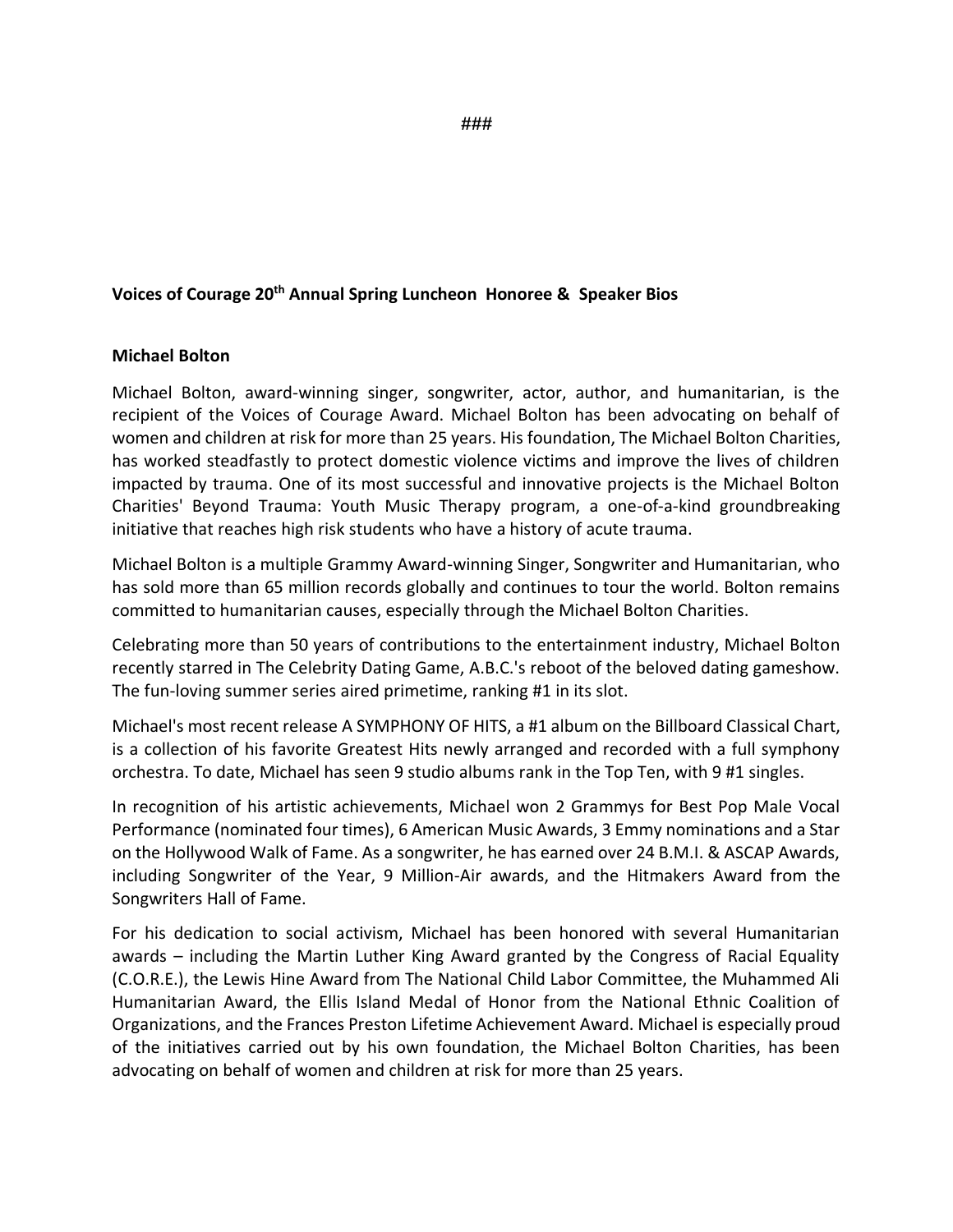### *Michael Bolton – Page 2*

Founded in 1993, The Michael Bolton Charities provides assistance to women and children impacted by the devastating effects of domestic violence, sexual, physical and emotional abuse, through initiatives and programs that work to end these tragic cycles of violence and abuse. Those partnerships and collaborations have included: Safe Space of New Haven, created by The M.B.C. in partnership with the State of Connecticut and The CityKids Foundation; Project Homeward Bound, in partnership with the Yale Child Study Center; The Children's Advocacy Center of N.Y.C.; Prevent Child Abuse America in support of the Healthy Families America program; The N.Y.C. Office to Combat Domestic Violence, an association which contributed to the establishment of a Family Justice Center; and more than 100 organizations across the United States.

Michael Bolton has drawn attention to the domestic violence epidemic and urged other men to raise their voices for zero tolerance on the issue. He has been a consistent advocate for reauthorization of the Violence Against Women Act (V.A.W.A.), one of pillars of the federal response to domestic violence, sexual assault, dating violence, and stalking.

In recent years, following extensive research, The Michael Bolton Charities developed a groundbreaking, life-changing initiative, the Beyond Trauma: Youth Music Therapy program. Through the Andie Koplik Residency in Music Therapy, the highly personalized music therapy program has proven to be an impactful and critical tool in the healing process for high-risk students who have a history of acute trauma.